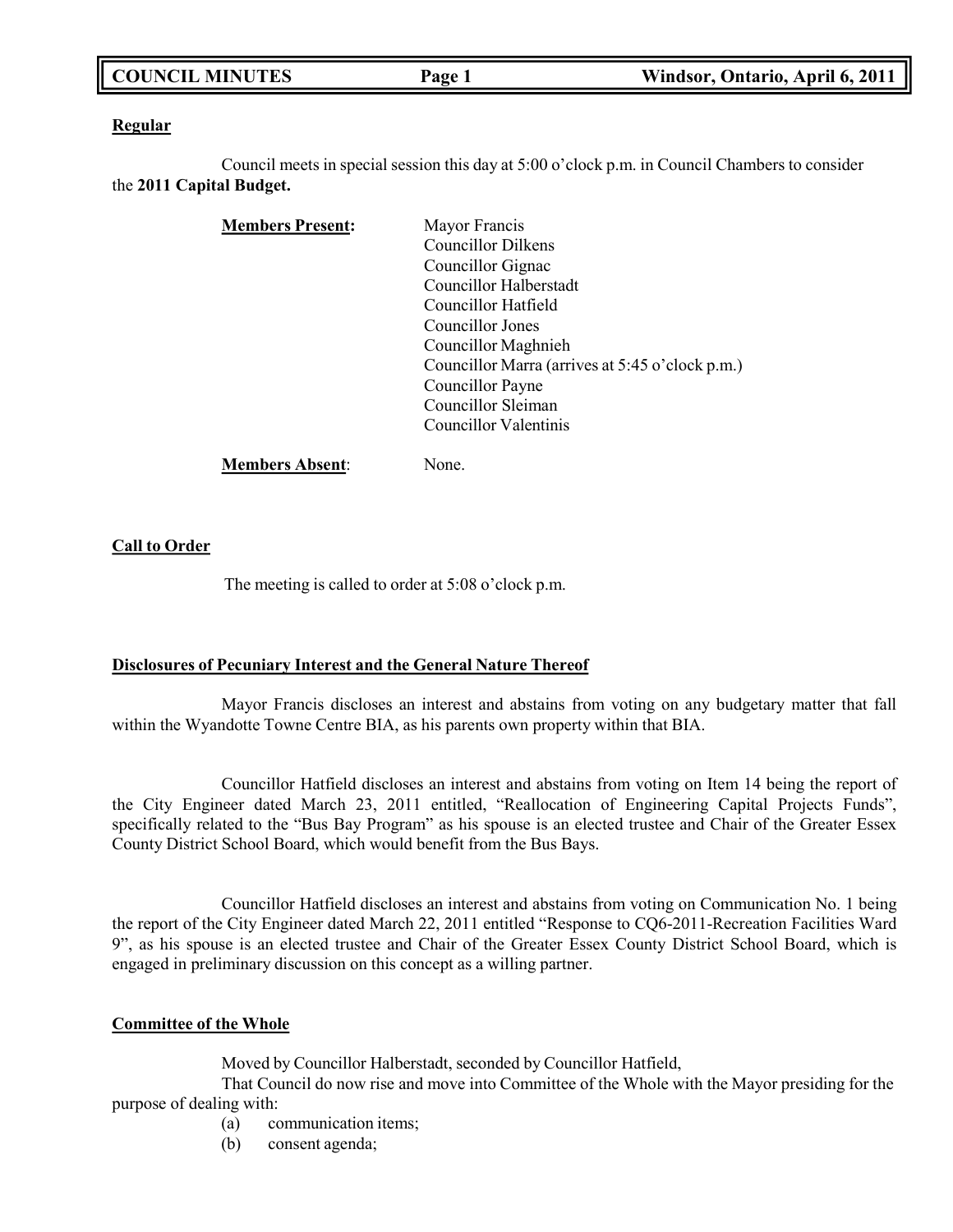- (c) hearing requests for deferrals or referrals of any items of business;
- (d) hearing presentations and delegations;
- (e) consideration of business items;
- (f) consideration of Committee reports:
	- (i) **Report of Special In-Camera Meeting or other Committee as may be held prior to Council** (if scheduled);
- (g) consideration of by-law 73-2011.

Carried.

Councillor Marra was absent when the vote was taken on this matter.

# **Communications**

Moved by Councillor Jones, seconded by Councillor Maghnieh,

**M92-2011** That the following Communication Items 1, 2 and 4 to 6 inclusive, as set forth in the Council Agenda **BE REFERRED** as noted except Communication No. 3 which is referred to the "regular business item" portion of the April 6, 2011 Agenda:

| <b>Item</b>    | From                  | <b>Description</b>                                                                                                |
|----------------|-----------------------|-------------------------------------------------------------------------------------------------------------------|
| $\mathbf{1}$   | City Engineer         | Response to CQ6-2011 – Recreational Facilities Ward 9.<br>Note & File<br><b>SR2011</b>                            |
| $\overline{2}$ | City Engineer         | Bicentennial of War of 1812 Update.<br>Note & File<br><b>SR2011</b>                                               |
| 3              | City Engineer         | Marina Development – Caron Avenue to Church Street.<br>Note & File<br><b>SR2011</b>                               |
| $\overline{4}$ | City Engineer         | Sidewalk on East Side of Dominion Boulevard From Northwood Street<br>to Totten Street.<br>Note & File<br>SW/11023 |
| 5              | City Engineer         | CQ8-2011, Sewer Rehabilitation - Francois Court and Rossini<br>Boulevard.<br>Note & File<br>SW/11019              |
| 6              | City Solicitor<br>- - | 2011 Agency Grant Request – Community Crime Reduction Initiative<br>$(CCRI)$ .<br>Note & File<br><b>AFB/10824</b> |

Carried.

Councillor Marra was absent from the meeting when the vote was taken on this matter. Councillor Hatfield discloses an interest and abstains from voting on Communication No. 1.

# **Consent Agenda**

Moved by Councillor Jones, seconded by Councillor Payne,

That the following Consent Agenda and the recommendations contained in the administrative reports **BE APPROVED** as amended: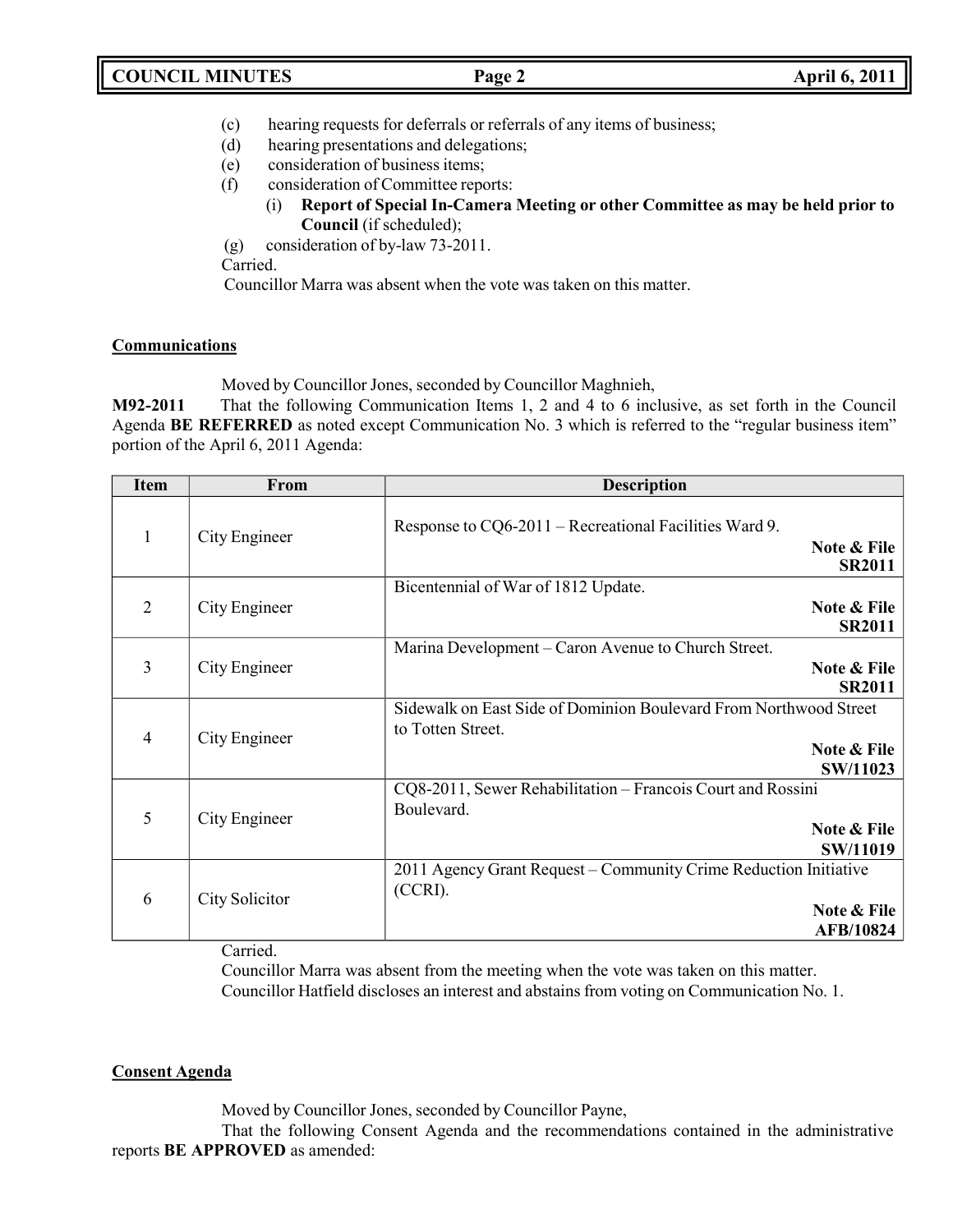Item 5 Award of Tender 01-11, Erie Street BIA Streetscaping and Rehabilitation Works, Phase 1A Item 12 CQ22-2010 – Park Usage Study (**TABLED**).

Carried.

Councillor Marra was absent from the meeting when the vote was taken on this matter.

### **Deferrals and/or Referrals and Withdrawals**

None requested.

# **Presentations & Delegations:**

# **Mark Lindquist and Kari Gignac, Windsor Bicycling Committee**

Mark Lindquist and Kari Gignac, Windsor Bicycling, appear before Council to speak in support of Capital Budget funding for cycling infrastructure and network development, suggesting that increased bike lanes are required in the City in order to promote cycling, and conclude by requesting that an update to the Bicycle Use Master Plan (BUMP) be undertaken, in the form of \$1 million allocation per year, and that a full-time cycling coordinator position be established, and that an education component also be developed.

### **Steve Konkle and Laura Tucker, representing Bike Friendly Windsor**

Steve Konkle and Laura Tucker, representing Bike Friendly Windsor, appear before Council, requesting that funding be increased t \$1 million per year in order to make Windsor a bicycling friendly city by increasing the number of bike lanes, and conclude by suggesting that since the implementation of BUMP in 2001 this has been chronically underfunded.

# **Sheila Wisdom, representing the Capitol Theatre and Doug Gouin, Essex Ratlers and Capitol Theatre Steering Committee**

Sheila Wisdom, representing the Capitol Theatre and Doug Gouin, representing the Essex Ratlers and Capitol Theatre Steering Committee, appear before Council to speak in support of capital funding to preserve the Capitol Theatre, providing Council with a brief overview of a proposed new sustainable operating model for the Theatre by which the City would maintain ownership but would be managed by a Co-op management group comprised of members of the arts community as a nonprofit entity relying on volunteers, and conclude by requesting that administration meet with the Capitol Theatre Steering Committee to review options respecting the new model.

### **Philip Haddad, President, Downtown Residents Association Farmer's Market**

Philip Haddad, President, Downtown Residents Association Farmer's Market, appears before Council to request that \$50,000.00 be earmarked in the Capital budget for the Downtown Farmer's Market to make the necessary improvements required, such as washroom facilities.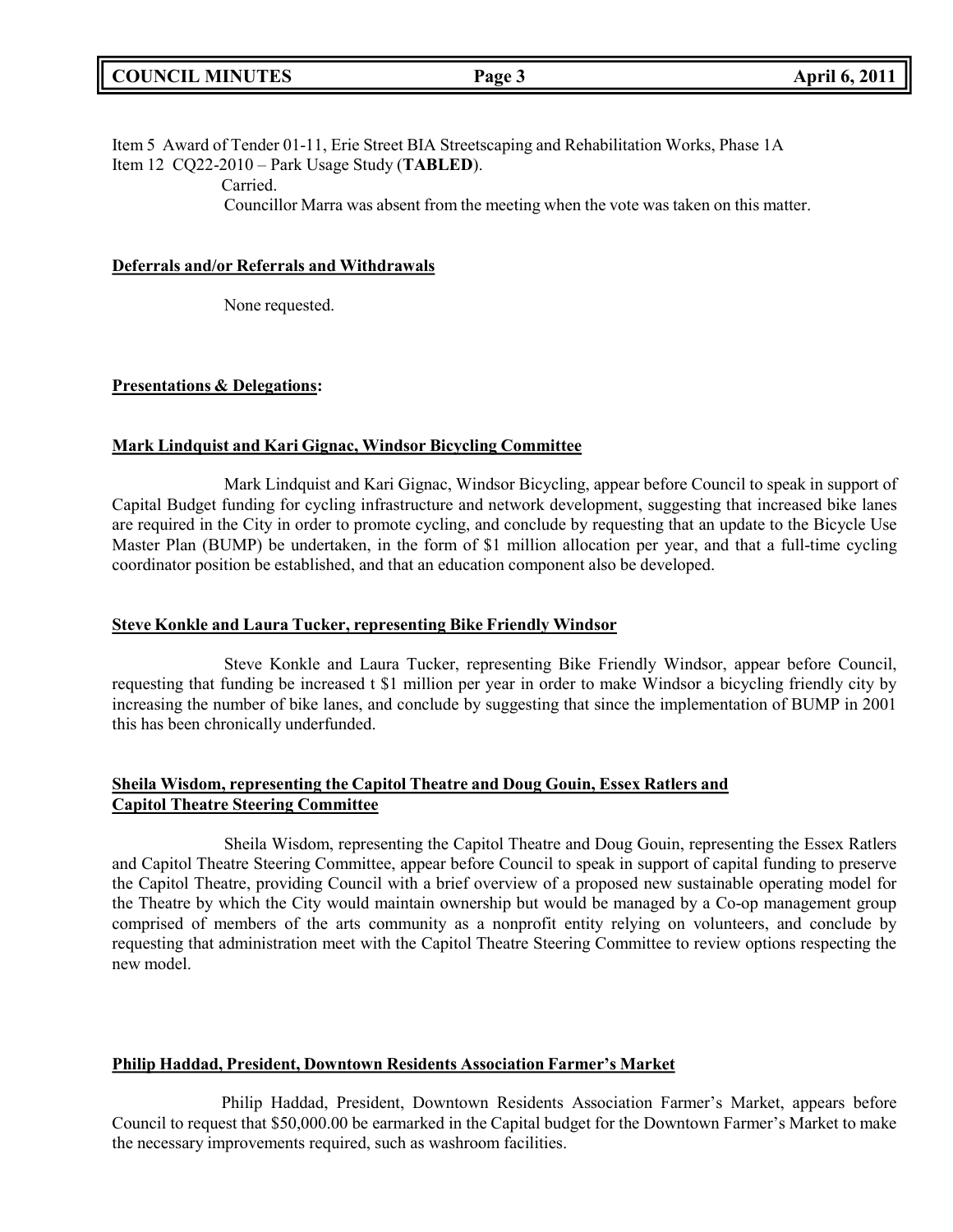# **COUNCIL MINUTES Page 4 April 6, 2011**

# **Ken Lewenza Jr., resident of Ward 5**

Ken Lewenza Jr., resident of Ward 5, appears before Council to suggest that Council make it a spending priority regarding the water system, to avoid further water main breaks, and concludes by suggesting that there needs to be better collaboration between the City of Windsor and the Windsor Utilities Commission.

Mayor Francis leaves the meeting at 5:58 o'clock p.m., and Councillor Halberstadt assumes the Chair.

# **Paul Robinson, resident of Ward 5**

Paul Robinson, resident of Ward 5, appears before Council to request that funds be earmarked in the capital budget for the replacement of sanitary and storm sewers for Rossini Boulevard and Francois Court, suggesting that the sewers have not been replaced in over 54 years.

# **Judy McCormick, resident of Ward 5**

Judy McCormick, resident of Ward 5, appears before Council to request that funds be earmarked in the capital budget for the replacement of sanitary and storm sewers for Francois Court, suggesting that the street has been neglected for many years, and concludes by asking Council to consider Francois Court for much needed sewer repairs and replacements.

# **Jean Marc Pinard, resident of Ward 5**

Jean Marc Pinard, resident of Ward 5, appears before Council to request that funds be earmarked in the capital budget for the replacement of sanitary and storm sewers for Francois Court, suggesting that residents on Francois Court have been promised repairs in the past with no action, and concludes by requesting that Francois Court be placed on an emergency list for sewer repair and replacement.

Mayor Francis returns to the meeting at 6:08 o'clock p.m., and Councillor Halberstadt returns to his seat at the Council table.

### **David Hanna, resident of Ward 1**

David Hanna, resident of Ward 1, appears before Council to speak in support of the Downtown Farmer's Market, suggesting further options for the use of the old bus station and enhancements such as a canopy for the market, and concludes by also recommending a multi-use trail system and pathway.

### **Bob Baylis, President of the Board, Canada South Science City**

Bob Baylis, President of the Board, Canada South Science City, appears before Council to speak in support of the administrative recommendation to proceed with an independent feasibility study for a new museum development.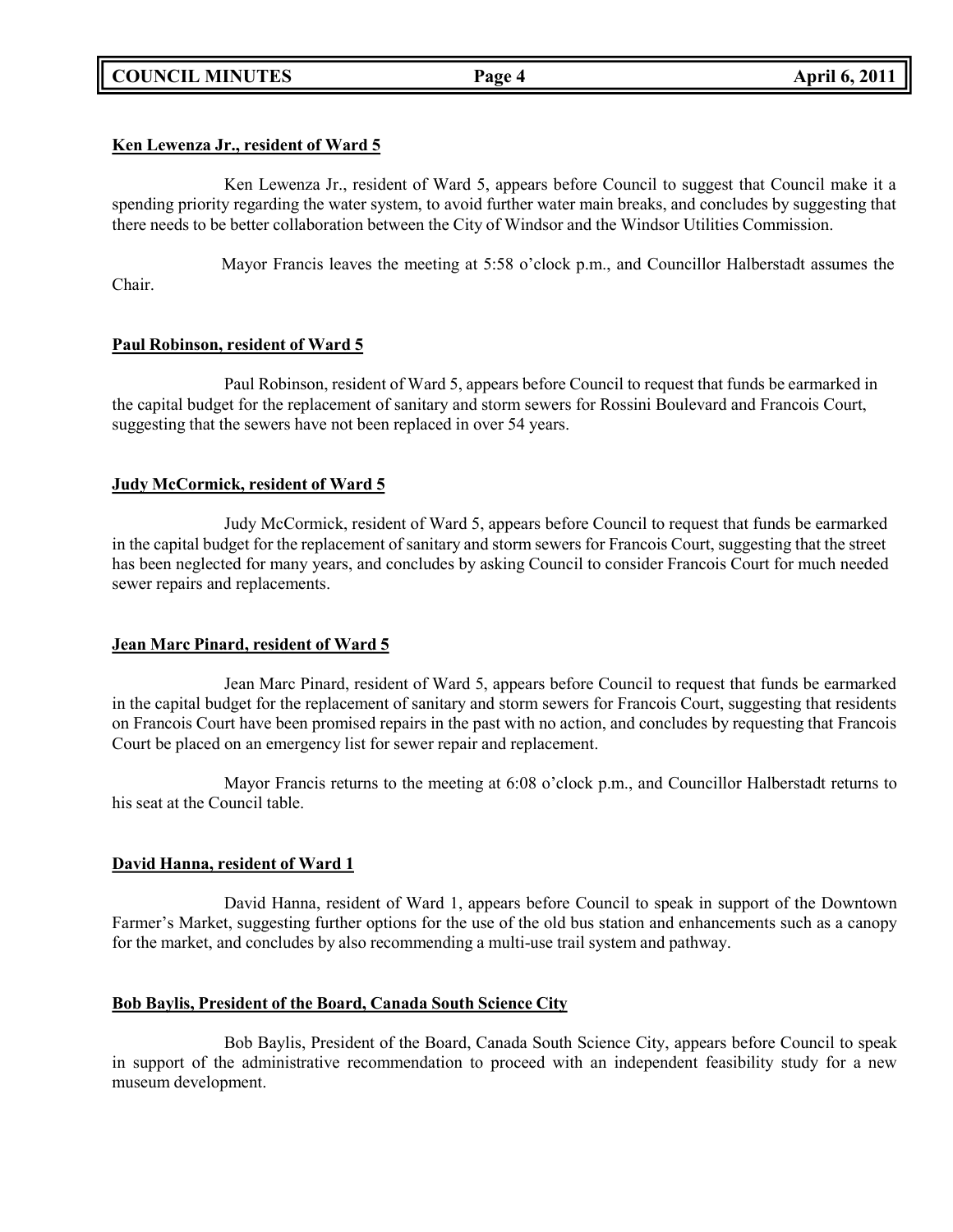# **COUNCIL MINUTES Page 5 April 6, 2011**

# **Arnie Blaine, Chair, Ottawa Street BIA**

Arnie Blaine, Chair, Ottawa Street BIA, appears before Council to request that funds be earmarked in the capital budget for the repair of sidewalks and the roads on Ottawa Street as the BIA is already paying for many initiatives that should be covered by the city.

### **Virginia Cosco Pizzuti, Chair and Debbi Croucher, Acting Director, Downtown Windsor BIA**

Virginia Cosco Pizzuti, Chair, and Debbi Croucher, Acting Director, Downtown Windsor BIA, appear before Council to speak in support of a 50 metre pool and family aquatic facility, suggesting that facilities such as these will enhance the city centre, and conclude by expressing support for funding of the Downtown Farmer's Market.

# **Elena Semenova and Andre Cowan, Windsor Essex Swim Team Coach**

Elena Semenova and Andre Cowan, Windsor Essex Swim Team Coach, appear before Council to speak in support of a 50 metre pool and family aquatic facility, suggesting that the aquatic centres currently situated within the City of Windsor are inadequately designed, being the only large city without an official regulation pool, and conclude by requesting that Council endorse the initiative as soon as possible, due to the upcoming International Children's Games in 2013, which in turn will lead to downtown economic benefits.

# **Cord Kitson and Jeff Cowan, Windsor Essex Swim Team**

Cord Kitson and Jeff Cowan, Windsor Essex Swim Team, appear before Council to speak in support of a 50 metre pool and family aquatic facility, suggesting that the acquatics centre would benefit the entire community, and conclude by stating that the Windsor Essex Swim Team would be agreeable to work with the City of Windsor in the development of the aquatics centre.

Mayor Francis leaves the meeting at 6:45 o'clock p.m.

Mayor Francis returns to the meeting at 6:48 o'clock p.m.

### **Ralph Scase, citizen**

Ralph Scase, citizen, appears before Council to speak in support of the formation of an exploratory task force to investigate opportunities for an aquarium as a family oriented tourist attraction in the City of Windsor, providing a brief overview of the economic and environmental benefits that would result if Council were to approve the construction of such an environmental show piece.

# **Doug Haffner, Canada Research Chair, Ken Drouillard and Dr. Trevor Pitcher, Great Lakes Institute for Environmental Research**

Doug Haffner, Canada Research Chair, Ken Drouillard and Dr. Trevor Pitcher, Great Lakes Institute for Environmental Research, appear before Council to speak in support of the formation of an exploratory Task Force to investigate opportunities for the enhancement of GLIER's research facilities, including an aquarium as a family oriented tourist attraction in the City of Windsor, and conclude by stating that they are in favour of collaboration with City of Windsor Administration.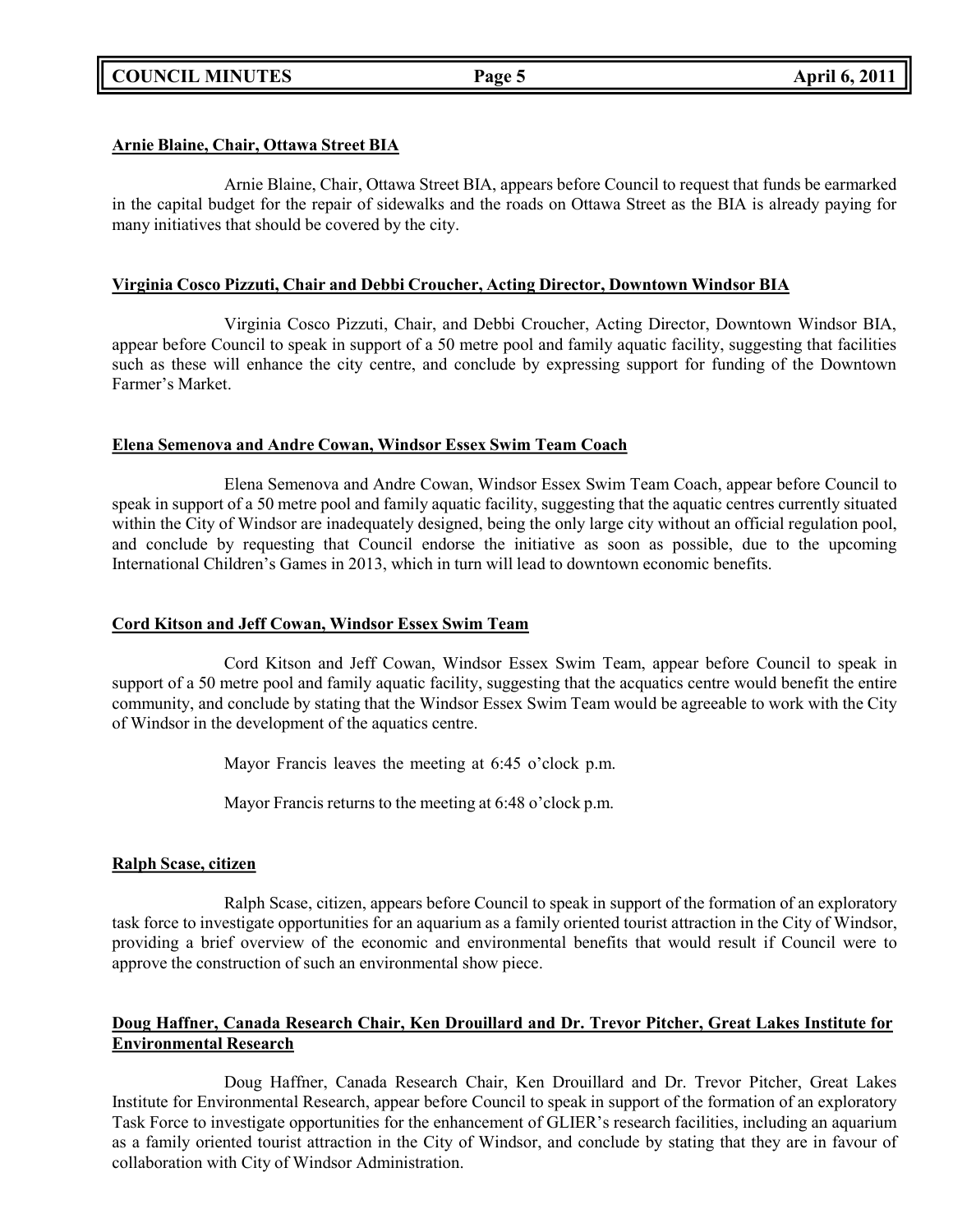# **COUNCIL MINUTES Page 6 April 6, 2011**

# **Larry Horwitz, former Chair of the Downtown Windsor BIA**

Larry Horwitz, former Chair of the Downtown Windsor BIA, appears before Council to speak in support of a 50 metre pool and family aquatic facility, suggesting that facilities such as this will enhance and transform the value of the entire downtown area.

Mayor Francis leaves the meeting at 7:20 o'clock p.m., and Councillor Dilkens assumes the Chair.

Mayor Francis returns to the meeting at 7:24 o'clock p.m., and Councillor Dilkens returns to his seat at the Council table.

# **Barry Holmes, Executive Director, Windsor Public Library**

Barry Holmes, Executive Director, Windsor Public Library, appears before Council and is available for questions regarding Library Services and potential possible Capital Budget proposals and intiatives.

# **Regular Business Items (for final disposition of these matters see Schedule "A" attached)**

- Item 1 City of Windsor and University of Windsor, Great Lakes Institute for Environmental Research (GLIER) Partnership for Research and Development
- Item 2 Public Spaces Recycling
- Item 3 Coventry Gardens Capital Update
- Item 4 Museum Development
- Item 6 Upgrading Streetscaping and Medians on Wyandotte Street Between Lauzon and Walker Road
- Item 7 Your Quick Gateway (Windsor) Request for Funding for Airline Terminal Improvements
- Item 8 2011 5 Year Capital Plan
- Item 9 Your Quick Gateway (Windsor) Five (5) Year Capital Plan for Airport Operations
- Item 10 Your Quick Gateway (Windsor) Request for Funding of Hangar Purchase and Renovations
- Item 11 Your Quick Gateway (Windsor) Request for Funding Transfer for Air Cargo / Pre-Clearance Feasibility Studies
- Item 13 50 Metre Pool / Family Aquatic Facility
- Item 14 Reallocation of Engineering Capital Projects Funds
- Item 15 Basement Flooding June 5 & 6, 2010 Rainfall Event TABLED

### **Communication No. 3 - Marina Development – Caron Avenue to Church Street**

Moved by Councillor Valentinis, seconded by Councillor Marra,

**M93-2011** That in order to confirm the construction costs and timetable for planning and approvals, Administration **BE DIRECTED** to **ENGAGE** Landmark Engineers (at a cost of \$25,000 excluding HST) to further develop and design drawings sufficient to confirm a construction industry estimate for a marina from Caron Avenue to Church Street and that the City Clerk and CAO **BE AUTHORIZED** to sign an agreement for these services in form satisfactory to the City Engineer, City Solicitor and City Treasurer with the costs being funded from the Budget Stabilization Reserve Fund.

> Carried. Councillor Halberstadt voting nay.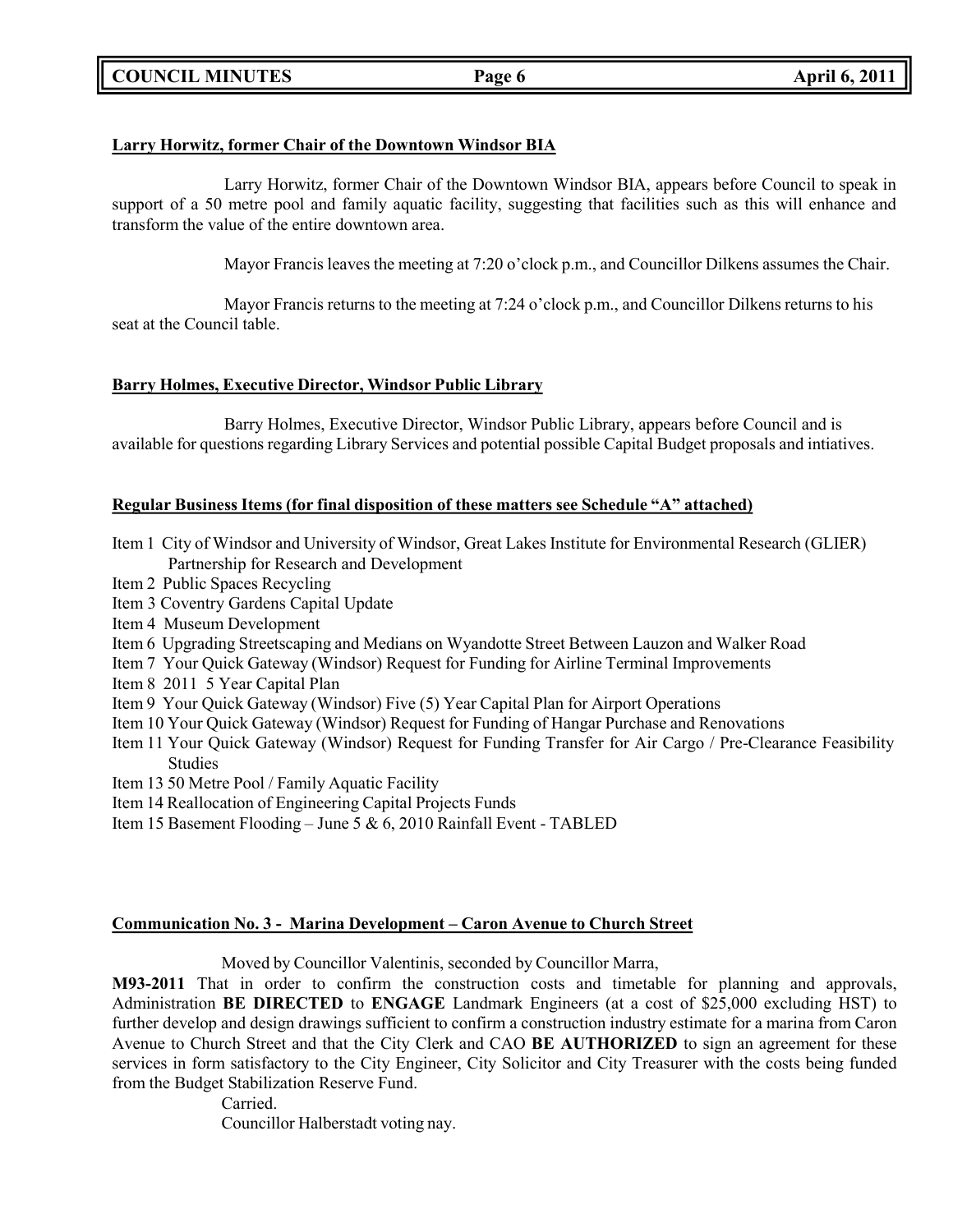| <b>COUNCIL MINUTES</b> | <b>Page</b> | <b>April 6, 2011</b> |
|------------------------|-------------|----------------------|
|                        |             |                      |

Moved by Councillor Valentinis, seconded by Councillor Jones,

**M95-2011** That a \$12 Million placeholder to be funded from potential surplus from the Infrastructure Stimulus Fund (ISF) **BE ALLOCATED** to the 2011 Capital Budget pending a detailed report from Administration for 350 City Hall Square outlining costs for repairs such as asbestos removal, electrical, mechanical, plumbing and structural repairs.

Carried.

Moved by Councillor Gignac, seconded by Councillor Jones,

**M96-2011** That a \$6.59 Million placeholder in the 2011 Capital Budget pending detailed reports from Administration to **BE ALLOCATED** as follows:

> \$6 Million from the Budget Stabilization Reserve Fund pertaining to the DRIC sale (re: Brighton Beach), and \$590,000 from the 2011 Reserve Enhancement Allocation.

| <b>1. Roseland Golf Course</b>                                                                                   | <b>Bunker Renovations</b>                   | \$1million     |
|------------------------------------------------------------------------------------------------------------------|---------------------------------------------|----------------|
| <b>Street</b><br>West-<br>2. Wyandotte<br>Campbell Avenue to<br><b>Sunset</b><br>Avenue                          | <b>Streetscape Improvements</b>             | \$1.76 million |
| 3. Wyandotte East - Walker                                                                                       | <b>Streetscape Improvements</b>             | \$2 million    |
| <b>Road to Lauzon Road</b><br>BIA-<br>4.<br><b>Ottawa</b><br><b>Street</b><br><b>Windermere to Pierre Street</b> | <b>Streetscape Improvements</b>             | \$500,000.00   |
| 5.6 <sup>th</sup> Concession                                                                                     | <b>Environmental Assessment</b>             | \$200,000.00   |
| <b>6.Dominion Boulevard</b>                                                                                      | <b>Sidewalks</b>                            | \$275,000.00   |
| <b>7. Farmer's Market</b>                                                                                        | <b>Farmers Market improvements</b>          | \$150,000.00   |
| <b>8. Childrens Safety Village</b>                                                                               | <b>Support for Crime Prevention Program</b> | \$100,000.00   |
| 9. Sandwich Towne BIA                                                                                            | <b>Initiatives and Furnishings</b>          | \$70,000.00    |
| 10. Sidewalk Cafes                                                                                               | <b>Fee Reduction</b>                        | \$100,000.00   |
| 11. In Camera Matter                                                                                             | <b>Property Matter</b>                      | \$85,000.00    |
| 12. Minor Alley Maintenance                                                                                      | <b>Rehabilitation maintenance</b>           | \$100,000.00   |
| 13. Ducharme Road                                                                                                | <b>Road Work Extension</b>                  | \$250,000.00   |

Carried.

Moved by Councillor Gignac, seconded by Councillor Jones,

**M97-2011** That a \$1 million placeholder for Francois Court and Watson Avenue totaling \$2million **BE ALLOCATED** in the 2011 Capital Budget pending a detailed report from Administration, and further, that these allocations be funded from surplus monies from existing capital projects that are funded from the sewer surcharge.

Carried.

### **Consideration of Committee Reports**

Moved by Councillor Dilkens, secnded by Councillor Gignac, **M94-2011** That the **Report of the special In-Camera** meeting held April 6, 2011, **BE ADOPTED**, as presented.

Carried.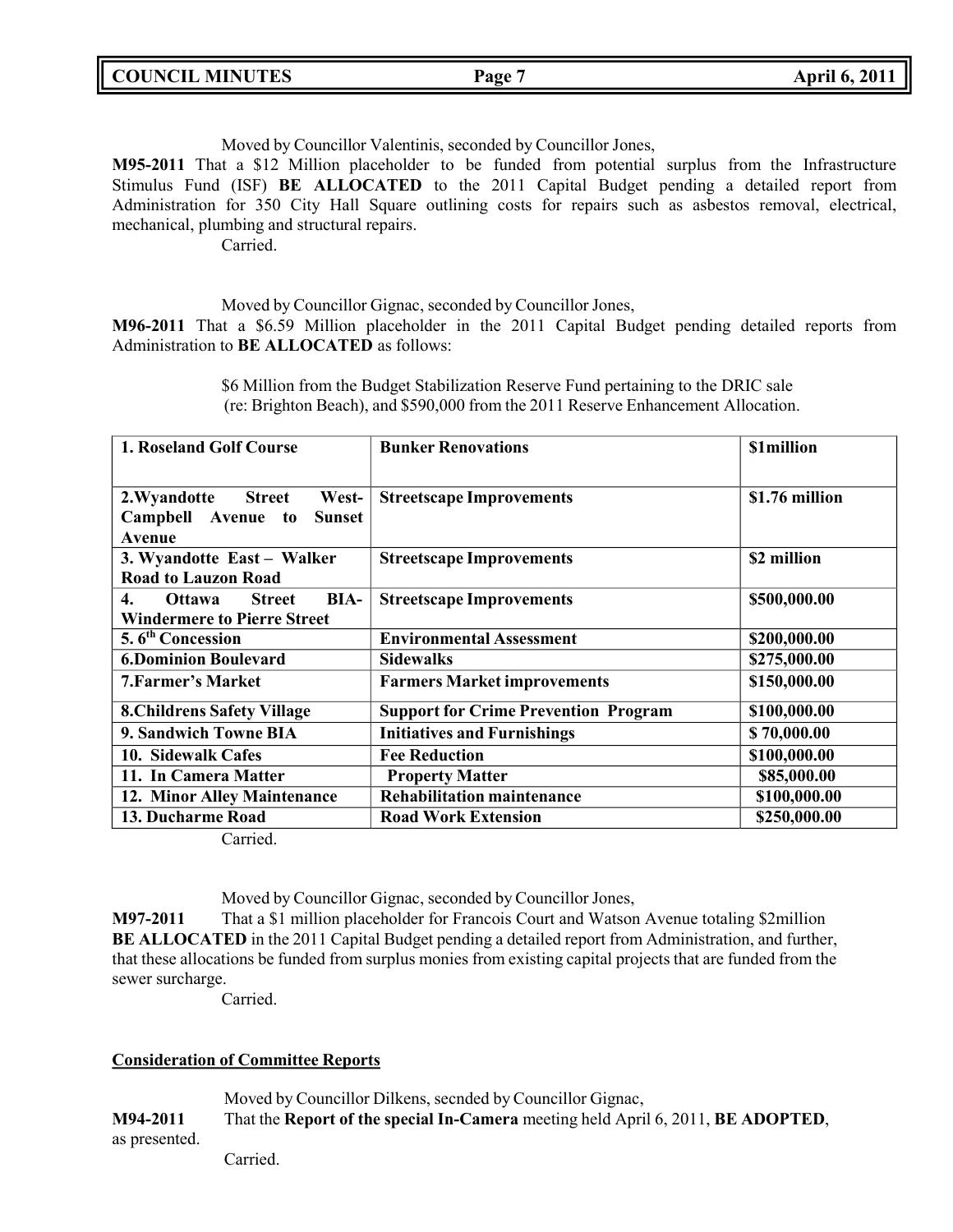| ACO2011 |
|---------|
|---------|

| <b>By-law</b> | 11002011                                                                                                                                                   |
|---------------|------------------------------------------------------------------------------------------------------------------------------------------------------------|
|               | Moved by Councillor Halberstadt, seconded by Councillor Hatfield,<br>That the following By-law No. 73-2011 be introduced and read a first and second time: |
| 73-2011       | "A BY-LAW TO CONFIRM THE PROCEEDINGS OF THE COUNCIL OF THE<br>CORPORATION OF THE CITY OF WINDSOR AT ITS MEETING HELD ON THE SIXTH<br>DAY OF APRIL, 2011"   |
|               | Carried.                                                                                                                                                   |
|               |                                                                                                                                                            |

Moved by Councillor Jones, seconded by Councillor Maghnieh,

That the Committee of the Whole does now rise and report to Council respecting the business items considered by the Committee:

| 1) | <b>Communication Items (as amended)</b>                           |
|----|-------------------------------------------------------------------|
| 2) | <b>Consent Agenda (as presented)</b>                              |
| 3) | <b>Items Deferred</b>                                             |
|    | <b>Items Referred</b>                                             |
| 4) | Consideration of the Balance of Business Items (see Schedule "A") |
| 5) | <b>Committee Reports (as presented)</b>                           |
| 6  | By-law given first and second readings (as presented)             |
|    |                                                                   |
|    | $\sim$ $\sim$ 1                                                   |

Carried.

# **Notices of Motion**

None presented.

# **Third Reading of By-law**

Moved by Councillor Marra, seconded by Councillor Payne,

That the following By-law No. 73-2011, having been read a first and second time be now read a third time and finally passed and that the Mayor and Clerk **BE AUTHORIZED** to sign and seal the same notwithstanding any contrary provision of the Council.

Carried.

# **Petitions**

None presented.

# **Council Questions**

None.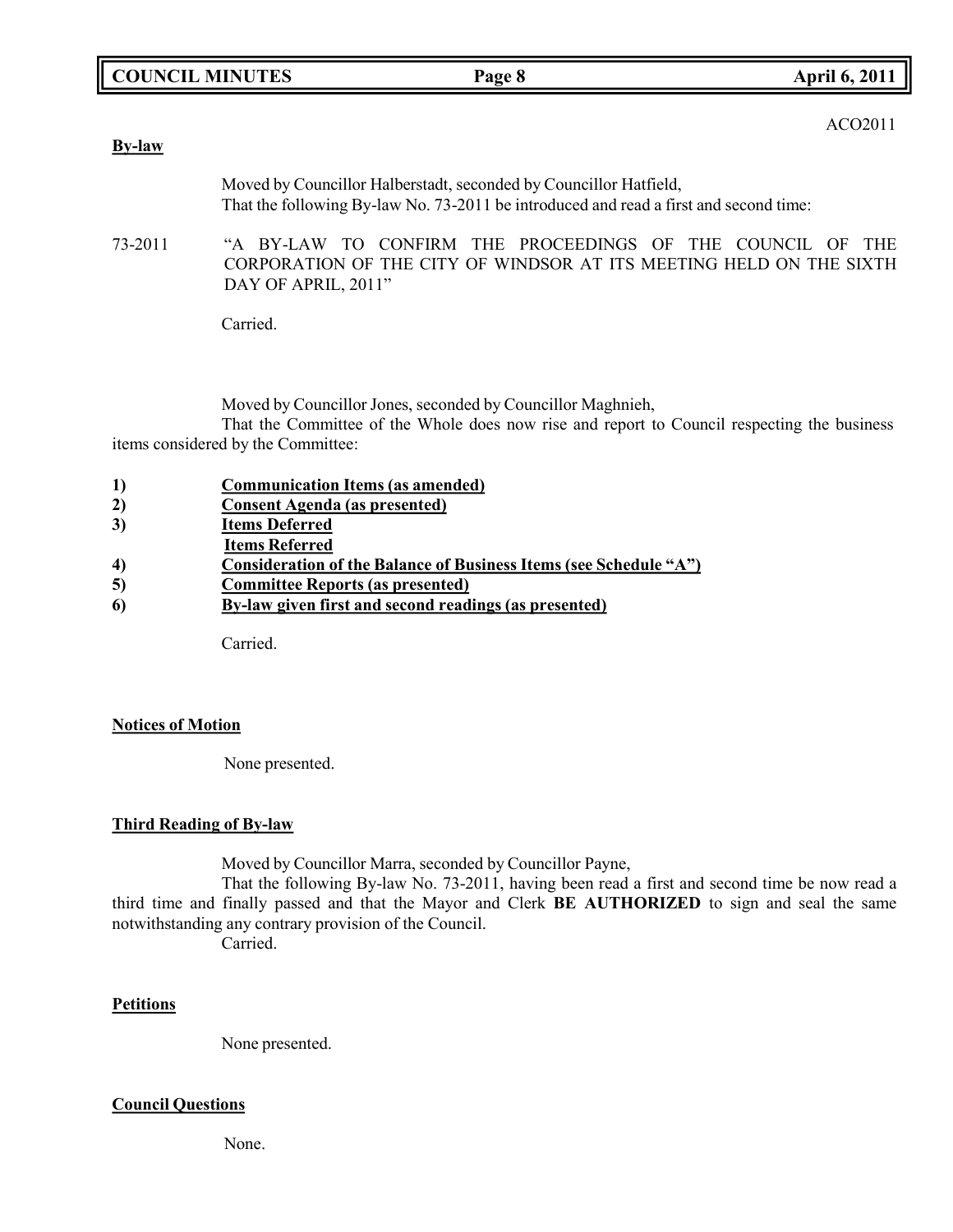# **COUNCIL MINUTES Page 9 April 6, 2011**

### **Adjournment**

Moved by Councillor Halberstadt, seconded by Councillor Hatfield, That this Council meeting stand adjourned until the next regular meeting of Council or at the call

of the Mayor.

Carried.

Accordingly, the meeting is adjourned at 9:27 o'clock p.m.

**MAYOR**

**CITY CLERK**

**THIS IS A DRAFT COPY**

# **DEPUTY CITY CLERK/SENIOR MANAGER OF COUNCIL SERVICES**

**SUPERVISOR OF COUNCIL SERVICES**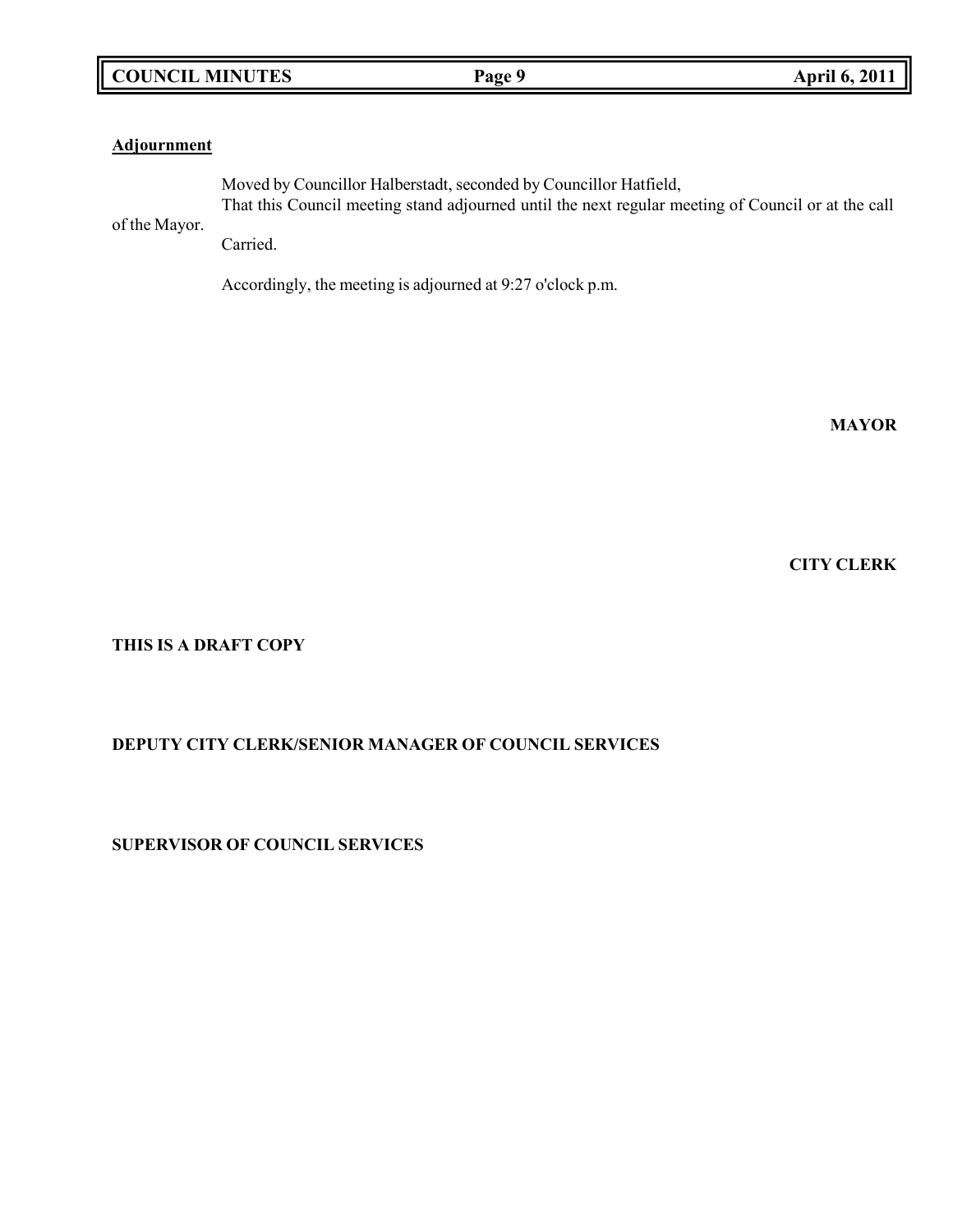# **COUNCIL MINUTES Page 10 April 6, 2011**

Gignac Halberstadt

B8/2011

- 1. That the Mayor and City Council **APPROVE** the formation of an exploratory task force comprised of City of Windsor and the University of Windsor's Great Lakes Institute for Environmental Research (GLIER) staff to investigate opportunities for the enhancement of GLIER's research facilities, including an aquarium as a family oriented tourist attraction in the City, and further;
- 2. That **SUBJECT TO APPROVAL** of recommendation #1 of this report, the Mayor and Council recognize this as a priority project identified under Pillar #1, Jobs and Economic Diversification at the January 11, 2011 Strategic Planning Session of City Council, and further;
- 3. That the Mayor and City Council receive this report as **INFORMATION** in response to CQ11-2010; report on "*the status of the proposal to form a committee to pursue funding to develop an aquarium*."

Carried.

Councillors Valentinis and Dilkens voting nay.

Report Number **15168 APR2011 1**

Halberstadt Hatfield

### B9/2011

That City Council **APPROVE** the expenditure of up to \$90,000 to provide best practices recycling at eleven (11) City parks (Mic Mac, Ganatchio Trail and nine riverfront parks between the Ambassador Bridge and Pillette Road), with the support of grant funding received by Essex Windsor Solid Waste Authority; and further,

That required funding of \$90,000 **BE TRANSFERRED** from Capital Project – East Riverside Planning District #7033118.

Carried.

Report Number **15002 SR2011 2**

Gignac Valentinis

B10/2011 **THAT** Council **APPROVE** a transfer of funds from Capital Accounts;

- Dawson Rd, Wyandotte to CNR, project **#** 7082025 for \$220,373
- East Riverside Planning District, project # 7033118 for \$416,895

to Coventry Gardens project # 7035110 to cover the cost of emergency sewer and shore wall repairs at Coventry Gardens; and further

**THAT** Council **PRE-COMMIT** 50% funding (estimated to be \$255,000 of the \$650,000 being requested in 2012 to 2015) from the 5 year Capital Budget for Coventry Park project # 7035100 as a placeholder, contingent upon approval of the grant application that The Essex Region Conservation Authority (ERCA) will make on behalf of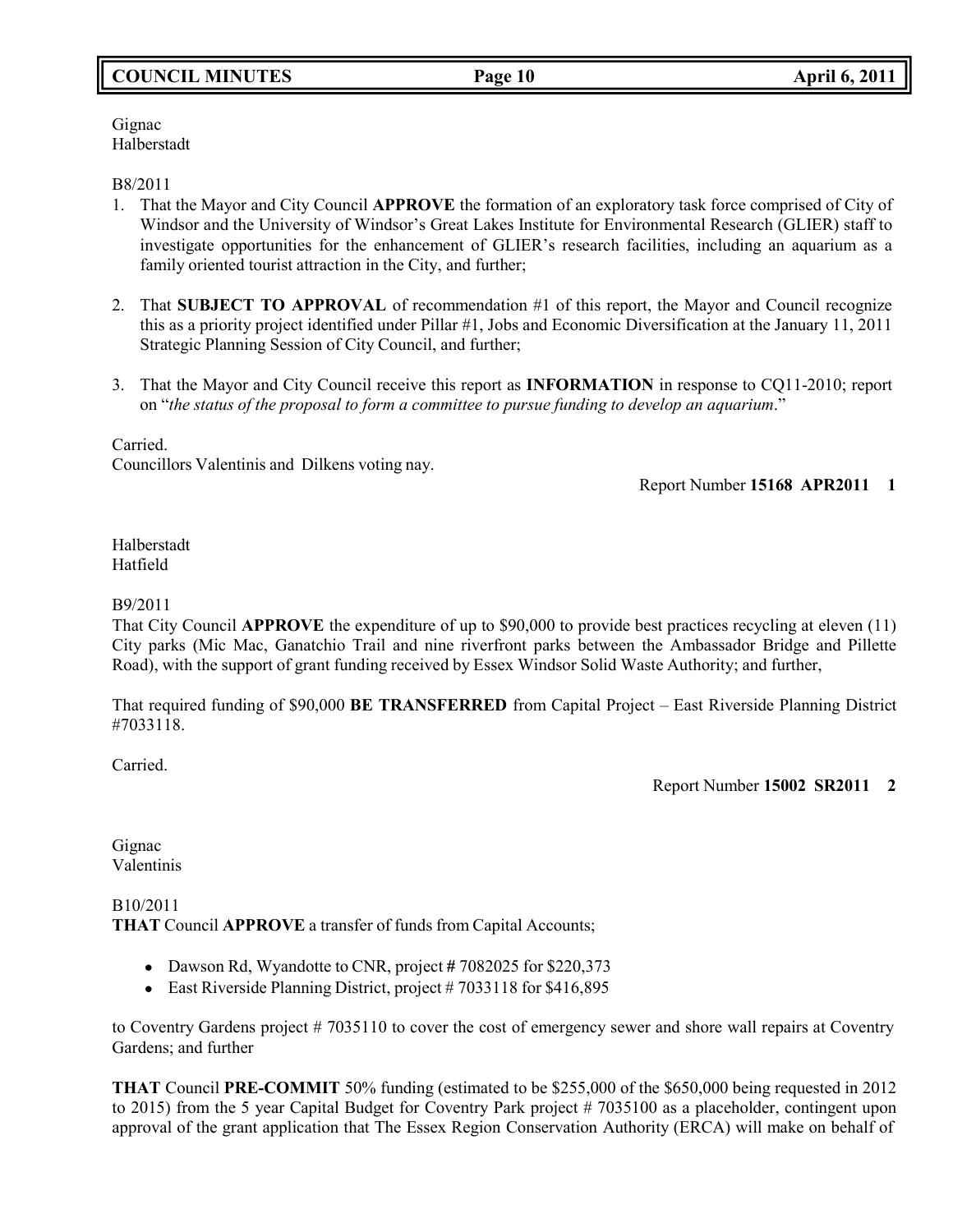# **COUNCIL MINUTES Page 11 April 6, 2011**

the City of Windsor for repairs to the fishing pier at Reaume/Coventry Park and a report back to Council detailing the costs.

Carried.

Councillor Dilkens was absent from the meeting when the vote was taken on this matter.

Report Number **15102 SR/10428 3**

MarraJones

B11/2011

That City Council **AUTHORIZE** Administration to proceed with an independent feasibility study, with the cost not to exceed \$110,000, in order to be eligible for ongoing funding from the Federal Government, with the study being funded from Capital Project #7081012 (Museum Feasibility/Location Space Study), and based on the results of that study; and

That the Chief Administrative Officer and the City Clerk **BE AUTHORIZED** to execute the agreement satisfactory in form to the City Solicitor, in financial content to the City Treasurer and in technical content to the Community Development and Health Commissioner; and

That City Council **AUTHORIZE** Administration to proceed with the development of a business case for a museum which includes capital and operating funds from all three levels of government, the Chimczuk Bequest and other private donations, and further;

That City Council **DIRECT** Administration to apply to the Federal government for the Canada Cultural Spaces Fund for a capital grant towards the cost of this project.

Carried.

Report Number **15165 APR/10168 4**

Jones Payne

B12/2011

**I.** That the following low tender **BE ACCEPTED:**

| <b>TENDERER:</b>           | Coco Paving Inc.<br>6725 South Service Rd. RR#2<br><b>Tecumseh, Ontario N8N 2M1</b> |  |
|----------------------------|-------------------------------------------------------------------------------------|--|
| <b>TENDER NO.:</b>         | $01 - 11$                                                                           |  |
| <b>TOTAL TENDER PRICE:</b> | \$2,425,670.00 (excluding HST)                                                      |  |
| <b>ACCOUNT CHARGED</b>     | 007-5410-1790-02942-7109001                                                         |  |

and that the Chief Administrative Officer and City Clerk **BE AUTHORIZED** to sign a contract with the low tenderer, satisfactory in technical content to the City Engineer, in financial content to the City Treasurer, and in form to the City Solicitor; and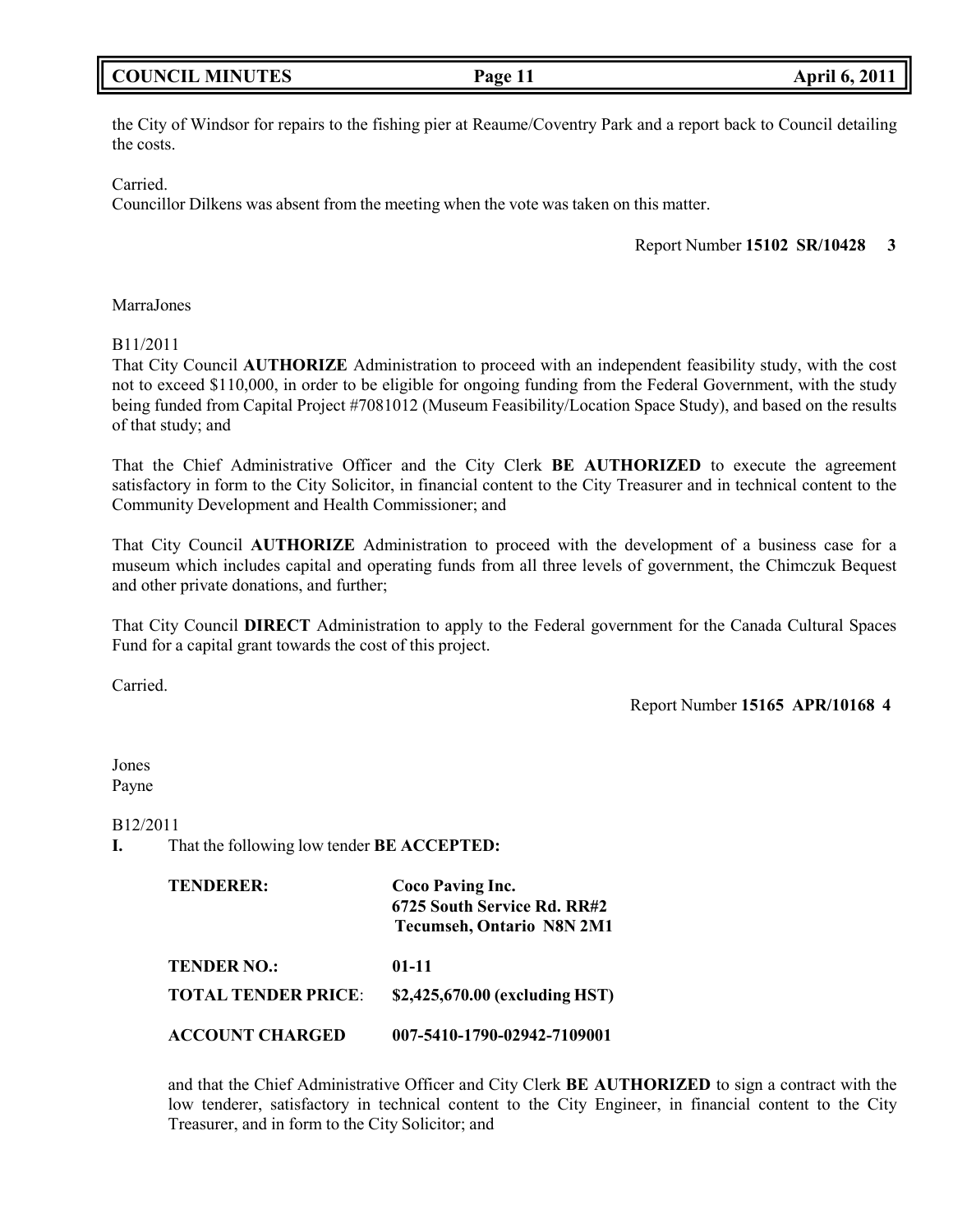**COUNCIL MINUTES Page 12 April 6, 2011**

- II. That administration **BE AUTHORIZED** to transfer \$120,000.00 from the Parent Avenue storm relief sewer project ID#7092009 to Erie Street BIA- La Bella Strada project ID#7109001.
- III. That approval **BE GIVEN** to transfer \$153,007.00 from the Prado Place Rehabilitation project ID#7082010 to Erie St .BIA –La Bella Strada project ID#7109001, and
- **IV. That approval** BE GIVEN **to undertake a total expenditure of \$2,703,670.00 for the construction of the Tender 01-11, Erie Street B.I.A. Streetscaping and Rehabilitation Works, Phase 1A to be funded from Project ID#7109001.**

Carried.

Councillor Marra was absent from the meeting when the vote was taken on this matter.

Report Number **15195 MD/11024 C5**

### B13/2011

**CLERK'S NOTE**: No direction was given on this Council Report as **M96-2011** [See Minutes Section] was adopted, which addresses this matter.

Report Number **15185 MD/11025 6**

Internal Distribution Executive Director of Parks and Facility Operations [Don Sadler] Manager of Parks Development City Engineer Chief Financial Officer & City Treasurer

Jones Hatfield

# B14/2011

- **I.** That **APPROVAL BE GIVEN** for \$350,000 in funding for the Airline Terminal Improvements (itemized in the financial matters section), to be funded from the Capital Expenditure Reserve Fund (F160), and
- **II.** That the City Engineer **BE AUTHORIZED** to proceed with the work subject to meeting project specifications and being within the approved budget of \$283,000 and subject to the terms and conditions of the City's Purchasing By-law 400-2004 (as amended).

Carried.

Report Number **15137 APM/9795 7**

Hatfield Payne

B15/2011 THAT Council **RECEIVE** the 2011 5 Year Capital Plan Documents; and

THAT Council APPROVE the 2011 total Capital Expenditures of \$122,782,000 as amended (inclusive of \$37,367,000 in pre-approved projects) subject to Council's decisions on the non-traditional strategic capital budget expenditures contained in the report, and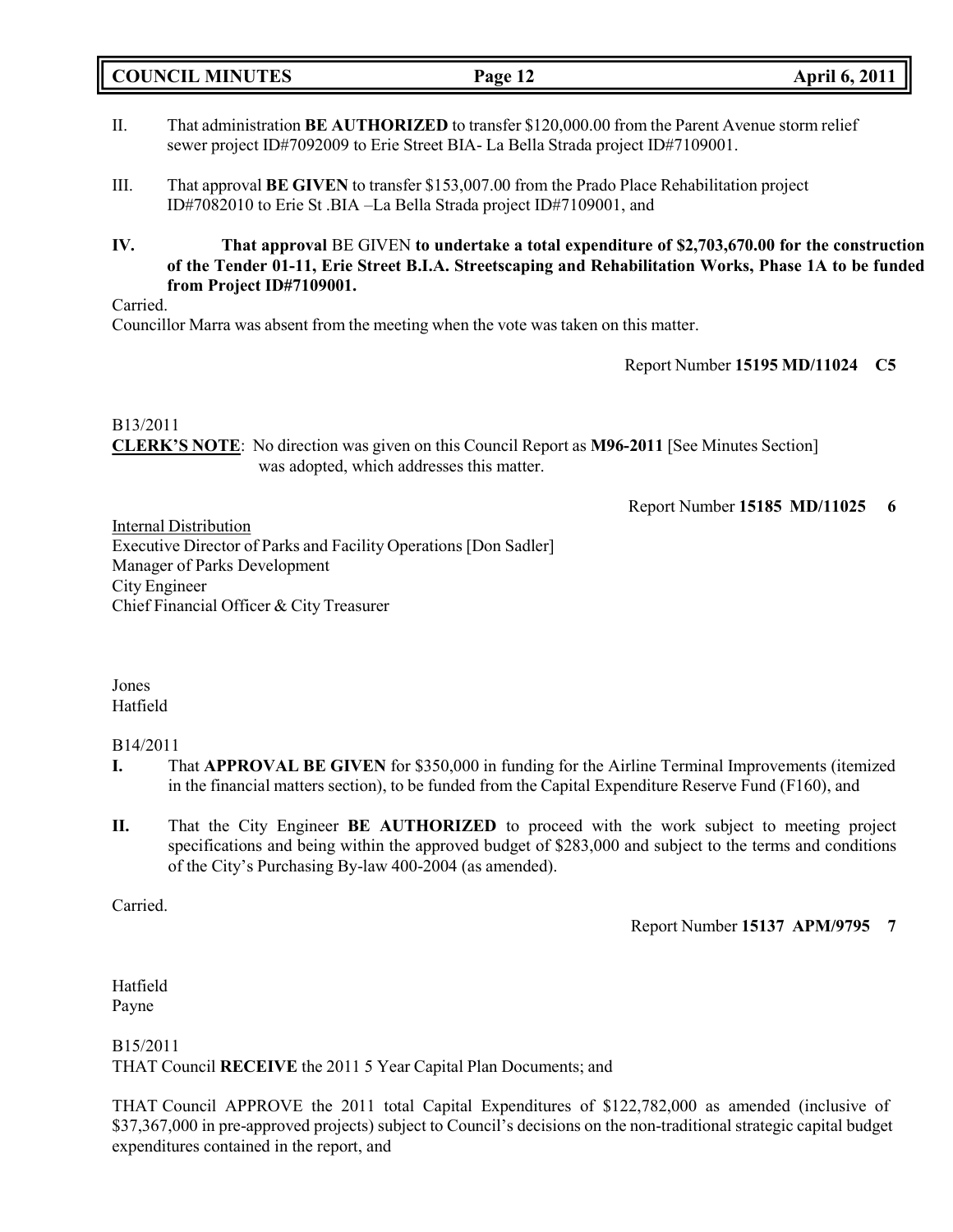# **COUNCIL MINUTES Page 13 April 6, 2011**

THAT Council **APPROVE IN PRINCIPLE** the 2012 to 2015 capital expenditures subject to Council's strategic decisions related to the non traditional capital budget expenditures contained in those years' preliminary allocations; and

That the Recreation Department **INCLUDE** in the 2012 Capital Budget options to fund a splash pad in Ward 9.

Carried.

Report Number **15200 AFB/10824 8**

### Jones Hatfield

# B16/2011

That the report of the City Engineer dated March 28, 2011 entitled "Your Quick Gateway (Windsor) Five (5) Year Capital Plan for Airport Operations" **BE RECEIVED**, and further, that the One (1) Year Capital Plan (\$660,000.00) for the Windsor International Airport for 2011 **BE APPROVED**.

Carried.

Report Number **15193 APM/9795 9**

# Jones Hatfield

### B17/2011

That **APPROVAL BE GIVEN** for the hangar purchase and renovations at the Windsor International Airport related to the Red Bull Air Races in 2010 at a cost of \$215,000 to **BE FUNDED** from the Economic Development Events – Red Bull account ID#0111416 currently in surplus.

Carried.

Report Number **15194 APM/9795 10**

Jones Hatfield

# B18/2011

- **I.** That **APPROVAL BE GIVEN** to transfer the balance of funds in the Air Cargo Commercial Feasibility Study project ID#7091022 as well as the \$500,000 being recommended in the 2011 capital budget to Your Quick Gateway (Windsor), and
- **II.** That YQG be **BE DIRECTED** to report to Council on at least an annual basis on the use of the transferred funds.

Carried.

Report Number **15196 APM/9795 11**

Jones Payne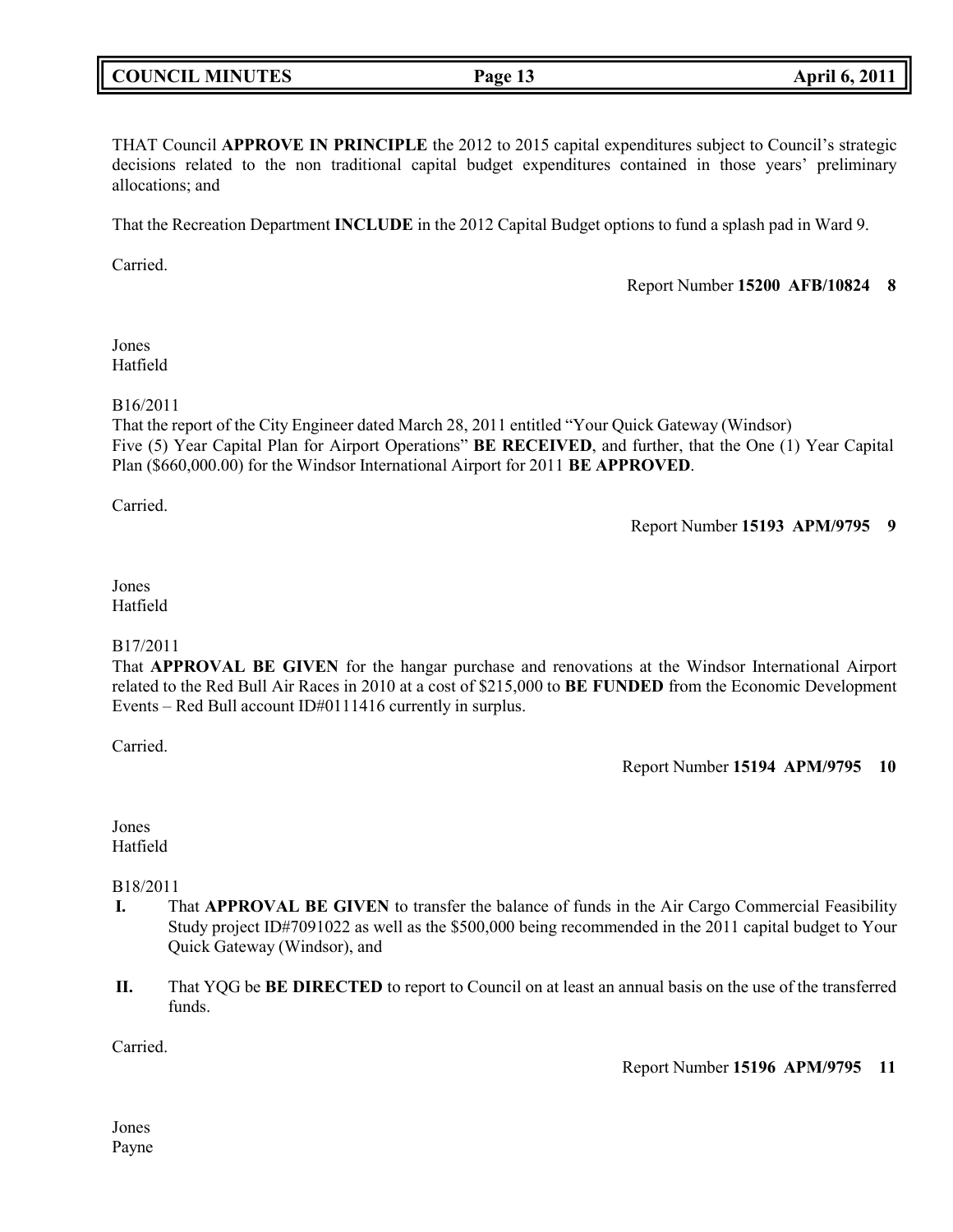# **COUNCIL MINUTES Page 14 April 6, 2011**

### B19/2011

That the Executive Director of Parks and Facilities response to CQ22-2010 dated February 25, 2011, respecting the Park Usage Study **BE RECEIVED** for information and that this report **BE TABLED** for further discussion by Council for an upcoming meeting.

### Carried.

Councillor Marra was absent from the meeting when the vote was taken on this matter.

### Report Number **15091 SR2011 C12**

Dilkens Jones

### B20/2011

That the report of the Community Development and Health Commissioner dated March 28, 2011 entitled "50 Metre Pool/ Family Aquatic Facility" **BE RECEIVED**; and further,

That a 50 metre pool/family aquatic facility and possible related facilities consolidation **BE AGREED TO IN PRINCIPLE** and to be funded from the unallocated debt reduction levy funds; and further,

That the 2009 placeholder regarding the Budimir Library renovations in the amount of \$1,381,395-million and the Optimist Community Centre Library expansion in the amount of \$745,**000 BE REDIRECTED** towards this proposed initiative; and

That up to \$150,000 **BE APPROVED** for consultations regarding this proposed initiative; and

That a Working Group, similar in structure to that formed for the development and construction of the WFCU Centre, **BE STRUCK**, and that this group develop a business case for the proposed Aquatic Centre, taking into consideration the present and future uses of existing city facilities; and

That the Working Group/Task Force **BE DIRECTED** to chart out a critical path regarding the various steps required for the proposed initiative, as soon as possible in order to meet the July 2013 deadline for the Summer Games of the International Children's Games (ICG).

Carried.

Report Number **15173 SR/11026 13**

Dilkens Valentinis

### B21/2011

That Administration **BE DIRECTED** to look at repurposing existing related facilities that would be affected by a 50 metre pool/family aquatic facility, and that a report **BE PREPARED** with options for Council's consideration.

Carried.

Report Number **15173 SR/11026 13**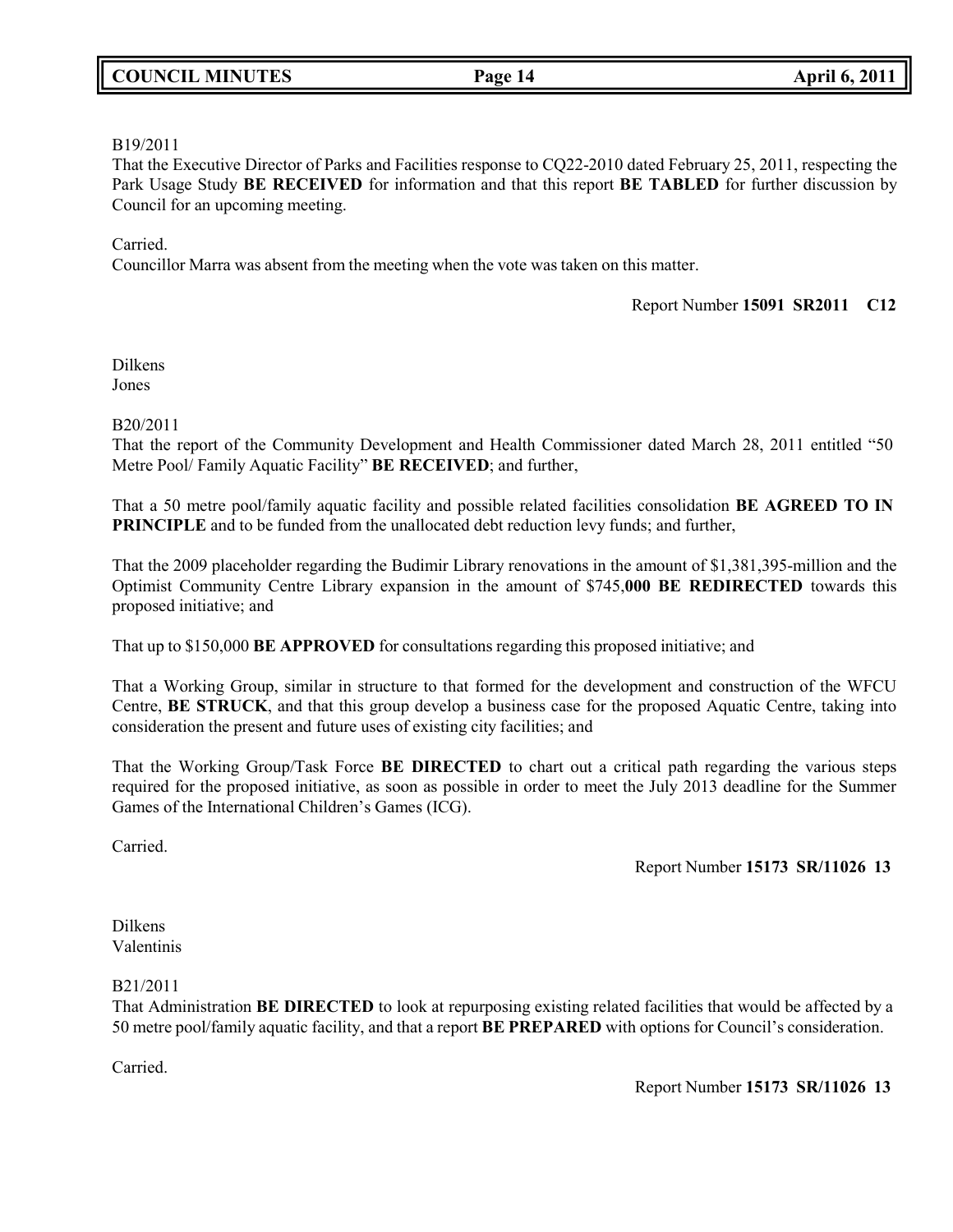# **COUNCIL MINUTES Page 15 April 6, 2011**

Halberstadt Payne

### B22/2011

That Council **APPROVE** the reallocation of engineering capital projects funds as listed in Appendix "A", contained in the report of the City Engineer dated March 23, 2011.

Carried.

Councillor Hatfield discloses an interest and abstains from voting on the portion respecting the Bus Bay Program.

Report Number 15001 AFB/10444 14

Hatfield Marra

### B23/2011

That the report of the City Engineer dated March 9, 2011 entitled "Basement Flooding – June 5 and 6, 2010 Rainfall Event" **BE TABLED** to the May 3, 2011 meeting at which time the City Engineer will do a presentation on this event.

Carried.

Report Number **15162 SW2011 15**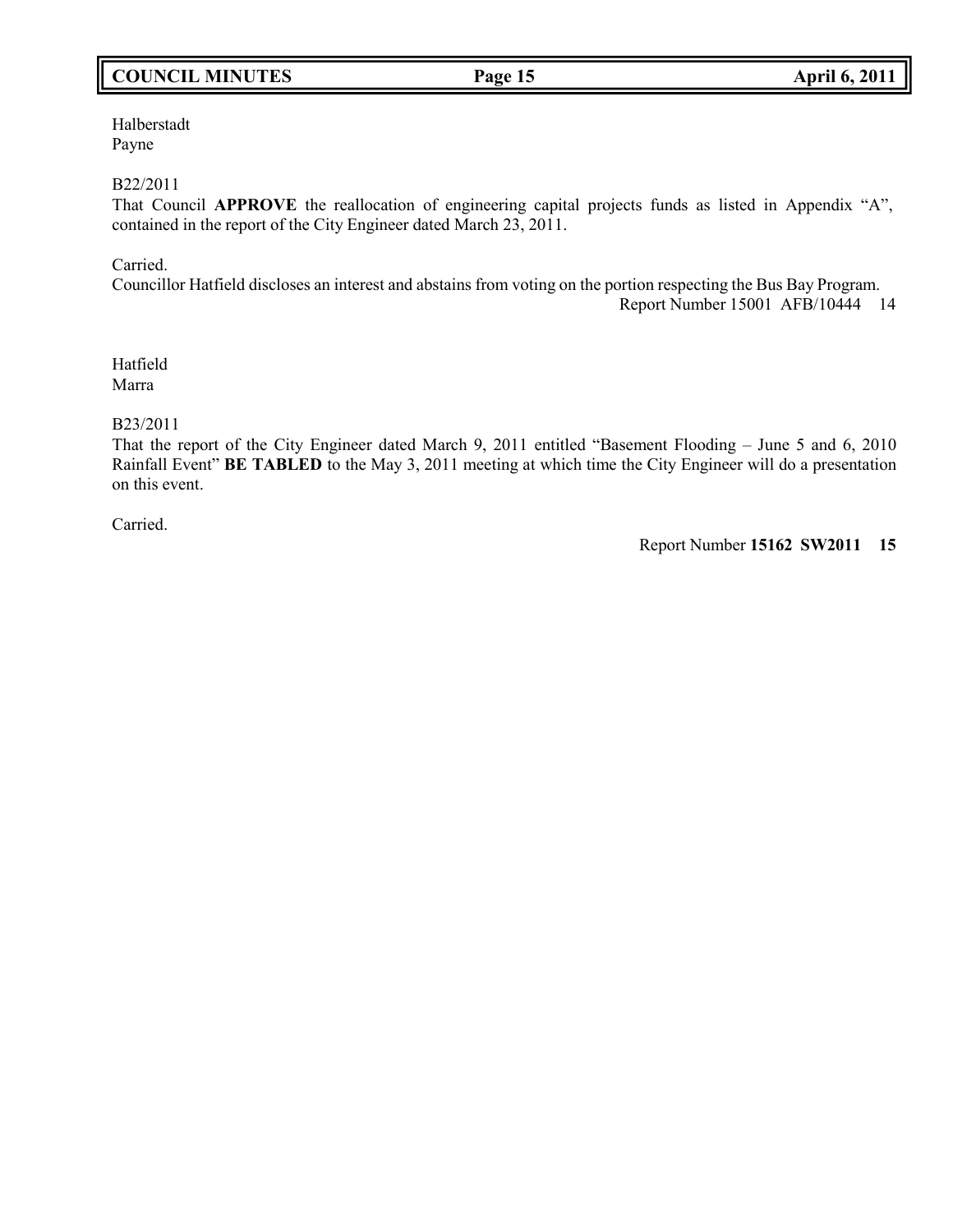|  | <b>COUNCIL MINUTES</b> |
|--|------------------------|
|--|------------------------|

**COUNCIL MINUTES Page 16 April 6, 2011**

ADOPTED by Council at its meeting held April 6, 2011 [**M94-2011**] VC/bm

# **SPECIAL MEETING OF COUNCIL – IN CAMERA April 6, 2011**

# **Meeting called to order at: 4:08 p.m.**

# **Members in Attendance:**

Mayor E. Francis Councillor D. Dilkens Councillor R. Jones Councillor A. Halberstadt Councillor F. Valentinis Councillor P. Hatfield Councillor J. Gignac Councillor A. Maghnieh (arrives at 4:14 p.m.) Councillor H. Payne Councillor E. Sleiman

# **Members Absent:**

Councillor B. Marra

# **Also in attendance:**

H. Reidel, Chief Administrative Officer

- R. Warsh, Community Development and Health Commissioner
- M. Palanacki, Acting City Engineer
- G. Wilkki, City Solicitor
- V. Critchley, City Clerk
- O. Colucci, Chief Financial Officer
- N. Coleman, Mayor's Chief of Staff
- D. Sadler, Executive Director of Parks (Item 4)
- D. Paladino, Legal Counsel (Item 3)
- A. Wildeman and J. Boyd, University of Windsor (Item 5)

**Verbal Motion is presented by Councillor Dilkens, seconded by Councillor Sleiman,**

**that Rule 3.3 (a) of the** *Procedure By-law, 420-2001 as amended,* **be waived to add the following Agenda items:**

**5. Property matter – disposition of property – verbal report.**

# **Motion Carried.**

**Councillors Halberstadt and Maghnieh absent for vote**.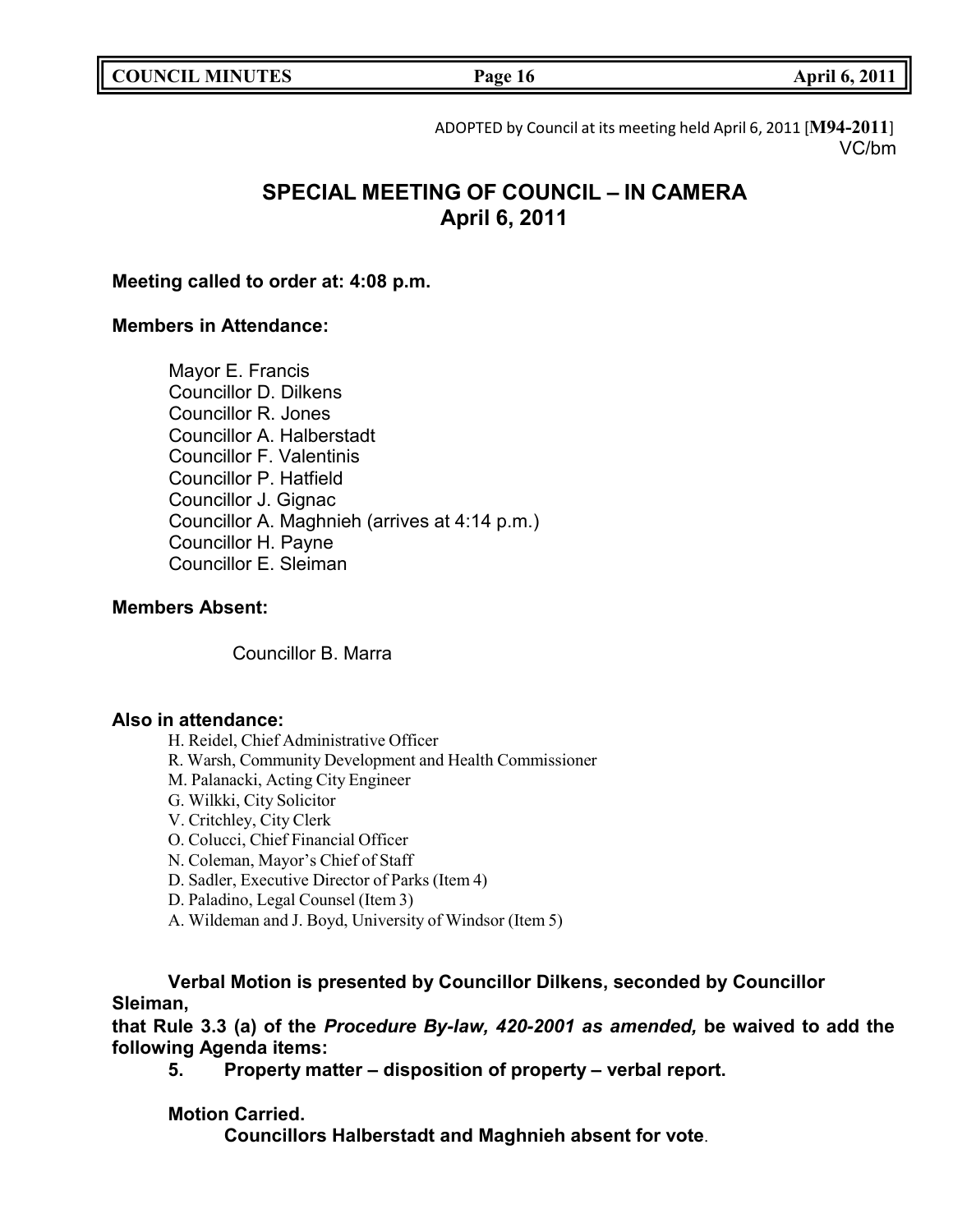| <b>COUNCIL MINUTES</b> | Page 17 | <b>April 6, 2011</b> |
|------------------------|---------|----------------------|
|                        |         |                      |

**Verbal Motion is presented by Councillor Jones, seconded by Councillor Valentinis,**

**to move in Camera for discussion of the following item(s), adding Item 5:**

| Item No. | <b>Subject</b>                                                                  | <b>Section</b><br>Pursuant<br>to<br><b>Municipal</b><br>Act, 2001,<br>as<br>amended |
|----------|---------------------------------------------------------------------------------|-------------------------------------------------------------------------------------|
| 1.       | Legal matter – lease                                                            | 239(2)(a)                                                                           |
| 2.       | <b>Legal matter - Chimczuk Estate</b><br>See also Item 4 on Agenda              | $239(2)(a) \& f$                                                                    |
| 3.       | Legal matter - litigation<br>See also Item 15 on Supplementary Budget<br>Agenda | $239(2)(e)$ &(f)                                                                    |
| 4.       | <b>Property matter – parkland</b><br>See also Item 12 on Agenda                 | 239(2)(c)                                                                           |
| 5.       | Property matter – disposition of property – verbal<br>report - ADDED            | 239(2)(c)                                                                           |

# **Motion Carried.**

**Councillors Halberstadt and Maghnieh absent for vote**.

# **Declarations of Pecuniary Interest:**

None declared.

**Discussion on the items of business. (Item 1, 2, 4, 3 and 5)**

**During discussion on Item 5, a question is asked by Councillor Sleiman regarding St. Clair College and as this involves Councillor Valentinis' employer, he declares an interest and leaves the room at 4:25 p.m. Discussion on this point concludes at 4:32 p.m. and Councillor Valentinis returns.**

**Discussion again turns to a point involving St. Clair College and as this is his employer, Councillor Valentinis again declares an interest and leaves the room at 4:35 p.m. Discussion on this point ends at 4:36 p.m. and Councillor Valentinis returns.**

**Verbal Motion is presented by Councillor Hatfield, seconded by Councillor Dilkens,**

**to move back into public session.**

**Motion Carried.**